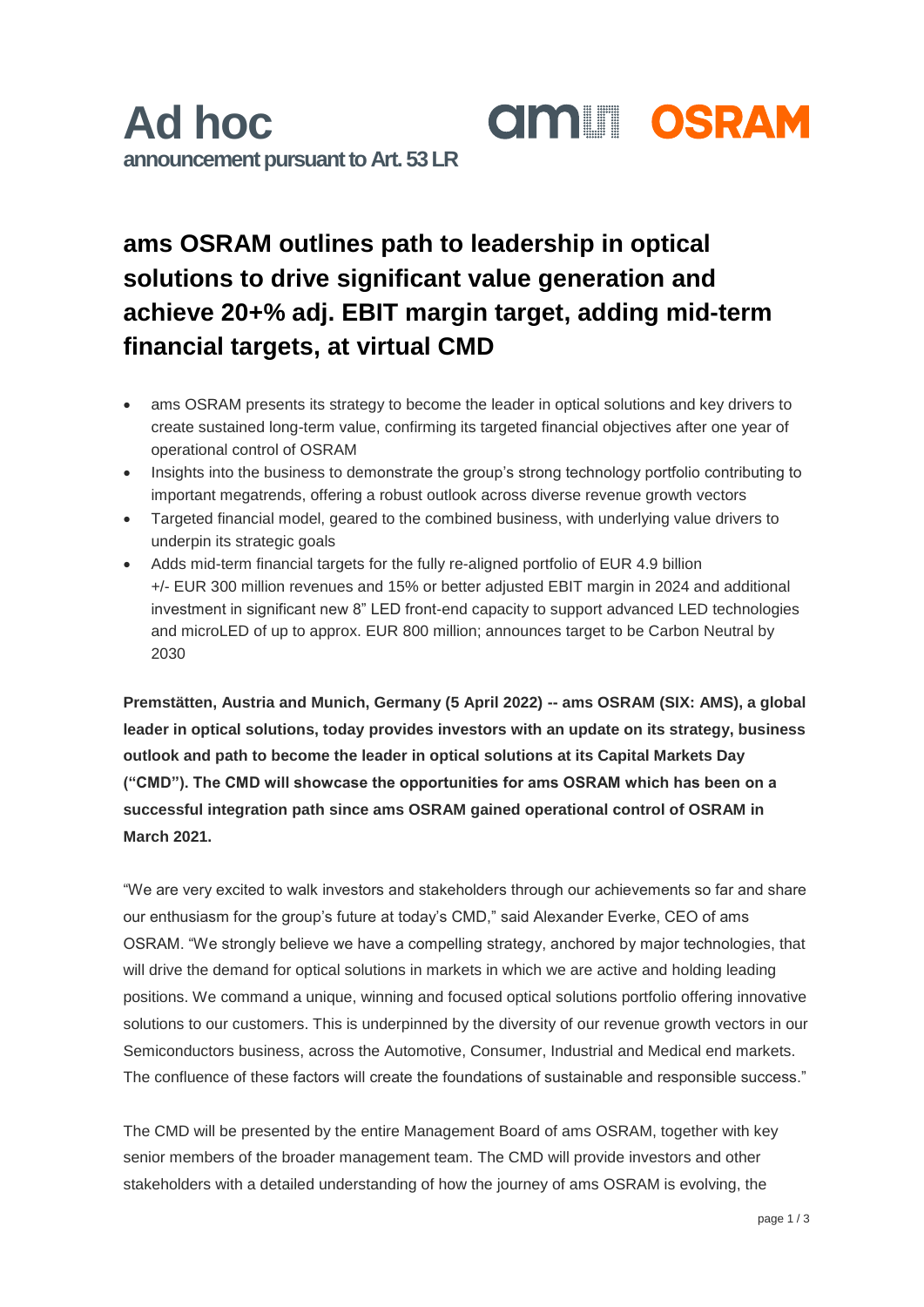# **AMILI OSRAM**

outlook for the enlarged business and the key drivers thereof. In particular, the CMD will focus on the following:

- Presenting how the group's business and integration have evolved since March 2021;
- Confirming the group's targeted financial model, providing more underpinning regarding the key drivers of the long-term target model of double-digit average annual revenue growth and 20+% adjusted EBIT margin
- Introducing 2024 mid-term targets of EUR 4.9 billion +/- EUR 300 million revenues and adjusted EBIT margin of 15% or better, on the basis of the re-aligned portfolio;
- Detailing the key drivers, across growth vectors, in the group's portfolio serving the major market trends of Digitization, Smart Living, and Energy Efficiency & Sustainability;
- Showcasing the group's strong technology position in key growth applications including advanced dynamic automotive lighting, microLED display technology, optical solutions for AR/VR, automotive sensing, and horticulture LED lighting, among others;
- Presenting the group's future industrial footprint: Next to a range of footprint consolidation steps, ams OSRAM will build a new 8" LED front-end facility alongside its existing LED fab in Kulim, Malaysia, adding significant capacity to support expected growth in advanced LED technologies and MicroLED. The new facility investment is expected to amount to up to approx. EUR 800 million over the next 18-24 months.

ams OSRAM has already made significant progress since March 2021 with a range of key milestones achieved, demonstrating the commitment to become the leader in optical solutions. The combined ams OSRAM is driven by its employees' collective vision to achieve its strategy in a global one team approach. This has already translated into a solid financial performance despite end market and supply chain headwinds over the last 12 months. At the same time, ams OSRAM is progressing well in divesting non-core businesses through the sale of the majority of the former OSRAM Digital business, which is expected to be completed by year-end 2022, and the completed unwinding of the former OSRAM-Continental joint venture. As part of the definition of the group's ESG strategy, ams OSRAM today publishes first key targets: to be Carbon Neutral by 2030 and to have 25% of leadership positions held by women in 2026.

The CMD will demonstrate that the combined ams OSRAM group is able to deliver in excess of a standalone situation, also by strengthening the realisation and execution of key growth opportunities. This joint platform is further reinforced by the enhanced synergy and savings potential where initial estimates have been increased. The combination of these factors, alongside other key